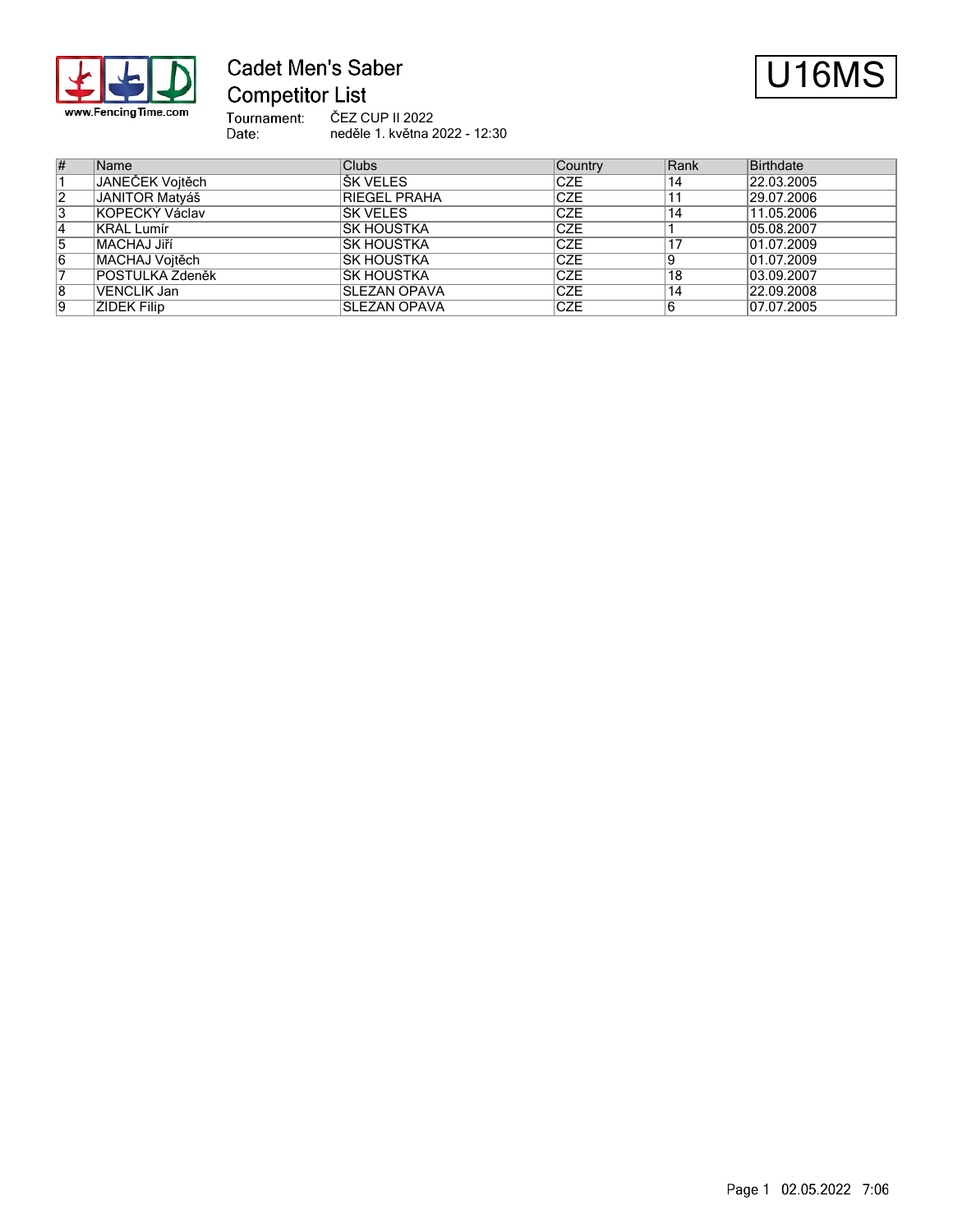| <b>ČEZ CUP II 2022</b>                           |                                                                             |  |  |  |  |  |  |  |  |
|--------------------------------------------------|-----------------------------------------------------------------------------|--|--|--|--|--|--|--|--|
|                                                  | <b>SC Praha</b>                                                             |  |  |  |  |  |  |  |  |
| neděle 1. května 2022                            |                                                                             |  |  |  |  |  |  |  |  |
|                                                  | <b>Cadet Men's Saber</b>                                                    |  |  |  |  |  |  |  |  |
| Total # of competitors: 9<br>Total # of pools: 1 |                                                                             |  |  |  |  |  |  |  |  |
| Round 1                                          | 1 pool of 9<br>All competitors (100%) promoted to the next round            |  |  |  |  |  |  |  |  |
| Round 2                                          | Incomplete DE table of 16 fenced through the finals, no fence-off for third |  |  |  |  |  |  |  |  |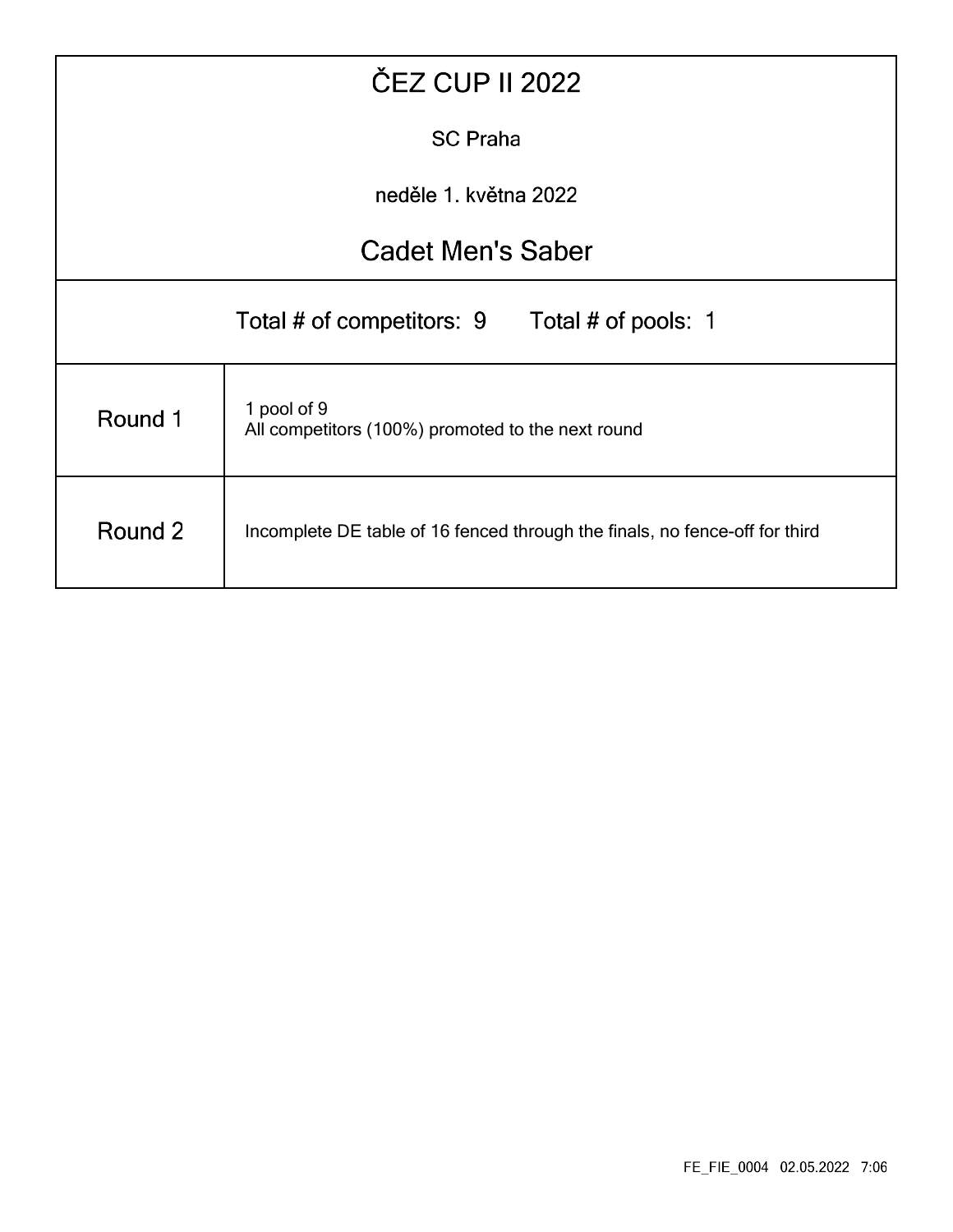

## **Cadet Men's Saber** Seeding for Round #1 - Pool



Tournament: ČEZ CUP II 2022 Date: neděle 1. května 2022 - 12:30 FIE Document: FE\_FIE\_0001.2

| Seed | Name            | Club                 | Country     | Rank | Notes |
|------|-----------------|----------------------|-------------|------|-------|
|      | KRÁL Lumír      | IŠK HOUŠTKA          | <b>CZE</b>  |      |       |
| 2    | ŽÍDEK Filip     | <b>ISLEZAN OPAVA</b> | <b>CZE</b>  |      |       |
| 3    | MACHAJ Voitěch  | IŠK HOUŠTKA          | <b>ICZE</b> |      |       |
| 4    | JANITOR Matváš  | <b>RIEGEL PRAHA</b>  | ICZE        |      |       |
| 5    | VENCLİK Jan     | <b>SLEZAN OPAVA</b>  | <b>ICZE</b> | 14   |       |
| 16   | KOPECKÝ Václav  | IŠK VELES            | <b>ICZE</b> | 14   |       |
|      | JANEČEK Voitěch | <b>ŠK VELES</b>      | ICZE        | 14   |       |
| 8    | MACHAJ Jiří     | IŠK HOUŠTKA          | <b>ICZE</b> | 17   |       |
| 19   | POSTULKA Zdeněk | IŠK HOUŠTKA          | <b>CZE</b>  | 18   |       |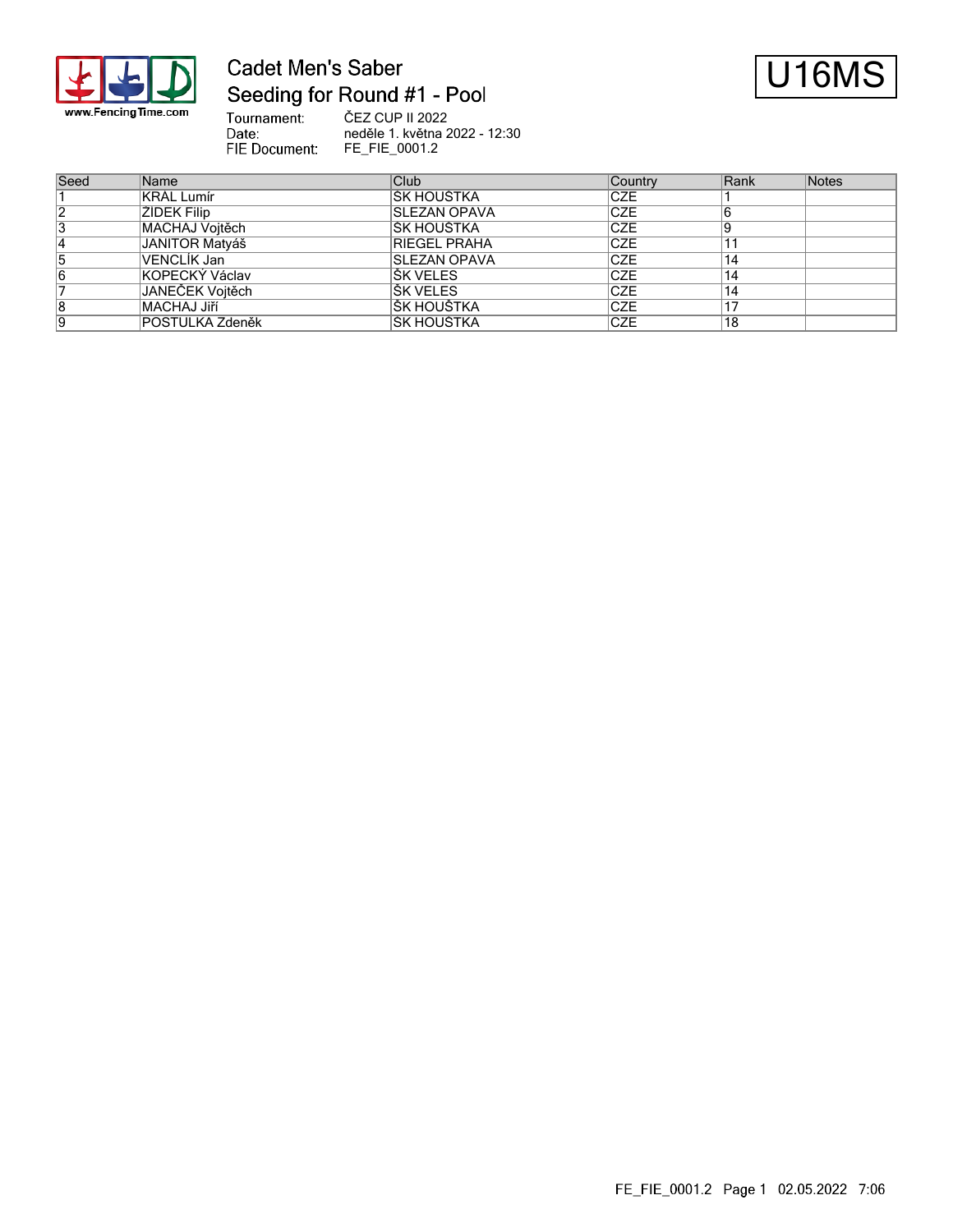

### **Cadet Men's Saber** Round #1 Pool Results



Tournament: Date: FIE Document:

ČEZ CUP II 2022 neděle 1. května 2022 - 12:30 FE\_FIE\_0007

| 5<br>Name<br>#<br>3<br>7<br>Affiliation<br>2<br>6<br>8<br>9<br>V/M<br>TS.<br>v<br>TR.<br>4<br>-Ind<br><b>KRÁL Lumír</b><br>V <sub>5</sub><br>V <sub>5</sub><br>V <sub>5</sub><br>V <sub>5</sub><br>V <sub>5</sub><br>V <sub>5</sub><br>V <sub>5</sub><br>V5<br>8<br>40<br>13<br>27<br>ŠK HOUŠTKA / CZE<br>1,00<br>V <sub>5</sub><br>V <sub>5</sub><br>5<br>V5<br>D <sub>2</sub><br>V5<br>V5<br>5.<br>33<br>28<br><b>MACHAJ Jiří</b><br>ŠK HOUŠTKA / CZE<br>$\mathcal{P}$<br>D <sub>2</sub><br>D4<br>0,63<br>JANEČEK Vojtěch<br>V <sub>5</sub><br>V5<br>V <sub>5</sub><br>V <sub>5</sub><br>33<br>31<br>$-2$<br>ŠK VELES / CZE<br>D <sub>2</sub><br>D1<br>D4<br>3<br>D4<br>4<br>0,50<br>ŽÍDEK Filip<br>V <sub>5</sub><br>V <sub>5</sub><br>V5<br>D <sub>3</sub><br>V <sub>5</sub><br>V5<br>D <sub>3</sub><br>5.<br>33<br>19<br>14<br>D <sub>2</sub><br>0,63<br>$\overline{4}$<br>SLEZAN OPAVA / CZE<br>V <sub>5</sub><br>V <sub>5</sub><br>V <sub>5</sub><br>V <sub>5</sub><br>D <sub>3</sub><br>26<br>$36 - 10$<br><b>JANITOR Matyáš</b><br>D <sub>0</sub><br>D <sub>2</sub><br>5.<br>D1<br>$\overline{4}$<br>0,50<br>RIEGEL PRAHA / CZE<br><b>VENCLÍK Jan</b><br>37<br>V5<br>21<br>$-16$<br>D <sub>3</sub><br>D <sub>4</sub><br>D <sub>0</sub><br>D <sub>4</sub><br>D <sub>2</sub><br>D <sub>2</sub><br>1<br>6<br>D1<br>0.13<br>SLEZAN OPAVA / CZE<br>KOPECKÝ Václav<br>V5<br>V <sub>5</sub><br>26<br>$\overline{7}$<br>D <sub>2</sub><br>V5<br>D <sub>3</sub><br>D <sub>2</sub><br>D <sub>2</sub><br>3<br>32<br>ŠK VELES / CZE<br>D <sub>2</sub><br>-6<br>0,38<br>V <sub>5</sub><br>D <sub>2</sub><br>V5<br>D <sub>2</sub><br>22<br>$-12$<br>D <sub>2</sub><br>D <sub>4</sub><br>$\overline{2}$<br>34<br>POSTULKA Zdeněk<br>ŠK HOUŠTKA / CZE<br><b>8</b><br>D1<br>D1<br>0,25<br>V <sub>5</sub><br>V <sub>5</sub><br>V <sub>5</sub><br>D <sub>4</sub><br>D <sub>2</sub><br>V <sub>5</sub><br>29<br>29<br>ŠK HOUŠTKA / CZE<br>D <sub>2</sub><br>MACHAJ Vojtěch<br>9<br>D1<br>$\overline{4}$<br>$\Omega$<br>0,50 |  | 12:30 | Referee(s):<br>HANUŠ Adam (ŠK HOUŠTKA / CZE)<br>CSÉPLÖ Jan (ŠK HOUŠTKA / CZE) |  |  |  |  |  |  |  |  |  |  |
|-----------------------------------------------------------------------------------------------------------------------------------------------------------------------------------------------------------------------------------------------------------------------------------------------------------------------------------------------------------------------------------------------------------------------------------------------------------------------------------------------------------------------------------------------------------------------------------------------------------------------------------------------------------------------------------------------------------------------------------------------------------------------------------------------------------------------------------------------------------------------------------------------------------------------------------------------------------------------------------------------------------------------------------------------------------------------------------------------------------------------------------------------------------------------------------------------------------------------------------------------------------------------------------------------------------------------------------------------------------------------------------------------------------------------------------------------------------------------------------------------------------------------------------------------------------------------------------------------------------------------------------------------------------------------------------------------------------------------------------------------------------------------------------------------------------------------------------------------------------------------------------------------------------------------------------------------------------------------------------------------------------------|--|-------|-------------------------------------------------------------------------------|--|--|--|--|--|--|--|--|--|--|
|                                                                                                                                                                                                                                                                                                                                                                                                                                                                                                                                                                                                                                                                                                                                                                                                                                                                                                                                                                                                                                                                                                                                                                                                                                                                                                                                                                                                                                                                                                                                                                                                                                                                                                                                                                                                                                                                                                                                                                                                                 |  |       |                                                                               |  |  |  |  |  |  |  |  |  |  |
|                                                                                                                                                                                                                                                                                                                                                                                                                                                                                                                                                                                                                                                                                                                                                                                                                                                                                                                                                                                                                                                                                                                                                                                                                                                                                                                                                                                                                                                                                                                                                                                                                                                                                                                                                                                                                                                                                                                                                                                                                 |  |       |                                                                               |  |  |  |  |  |  |  |  |  |  |
|                                                                                                                                                                                                                                                                                                                                                                                                                                                                                                                                                                                                                                                                                                                                                                                                                                                                                                                                                                                                                                                                                                                                                                                                                                                                                                                                                                                                                                                                                                                                                                                                                                                                                                                                                                                                                                                                                                                                                                                                                 |  |       |                                                                               |  |  |  |  |  |  |  |  |  |  |
|                                                                                                                                                                                                                                                                                                                                                                                                                                                                                                                                                                                                                                                                                                                                                                                                                                                                                                                                                                                                                                                                                                                                                                                                                                                                                                                                                                                                                                                                                                                                                                                                                                                                                                                                                                                                                                                                                                                                                                                                                 |  |       |                                                                               |  |  |  |  |  |  |  |  |  |  |
|                                                                                                                                                                                                                                                                                                                                                                                                                                                                                                                                                                                                                                                                                                                                                                                                                                                                                                                                                                                                                                                                                                                                                                                                                                                                                                                                                                                                                                                                                                                                                                                                                                                                                                                                                                                                                                                                                                                                                                                                                 |  |       |                                                                               |  |  |  |  |  |  |  |  |  |  |
|                                                                                                                                                                                                                                                                                                                                                                                                                                                                                                                                                                                                                                                                                                                                                                                                                                                                                                                                                                                                                                                                                                                                                                                                                                                                                                                                                                                                                                                                                                                                                                                                                                                                                                                                                                                                                                                                                                                                                                                                                 |  |       |                                                                               |  |  |  |  |  |  |  |  |  |  |
|                                                                                                                                                                                                                                                                                                                                                                                                                                                                                                                                                                                                                                                                                                                                                                                                                                                                                                                                                                                                                                                                                                                                                                                                                                                                                                                                                                                                                                                                                                                                                                                                                                                                                                                                                                                                                                                                                                                                                                                                                 |  |       |                                                                               |  |  |  |  |  |  |  |  |  |  |
|                                                                                                                                                                                                                                                                                                                                                                                                                                                                                                                                                                                                                                                                                                                                                                                                                                                                                                                                                                                                                                                                                                                                                                                                                                                                                                                                                                                                                                                                                                                                                                                                                                                                                                                                                                                                                                                                                                                                                                                                                 |  |       |                                                                               |  |  |  |  |  |  |  |  |  |  |
|                                                                                                                                                                                                                                                                                                                                                                                                                                                                                                                                                                                                                                                                                                                                                                                                                                                                                                                                                                                                                                                                                                                                                                                                                                                                                                                                                                                                                                                                                                                                                                                                                                                                                                                                                                                                                                                                                                                                                                                                                 |  |       |                                                                               |  |  |  |  |  |  |  |  |  |  |
|                                                                                                                                                                                                                                                                                                                                                                                                                                                                                                                                                                                                                                                                                                                                                                                                                                                                                                                                                                                                                                                                                                                                                                                                                                                                                                                                                                                                                                                                                                                                                                                                                                                                                                                                                                                                                                                                                                                                                                                                                 |  |       |                                                                               |  |  |  |  |  |  |  |  |  |  |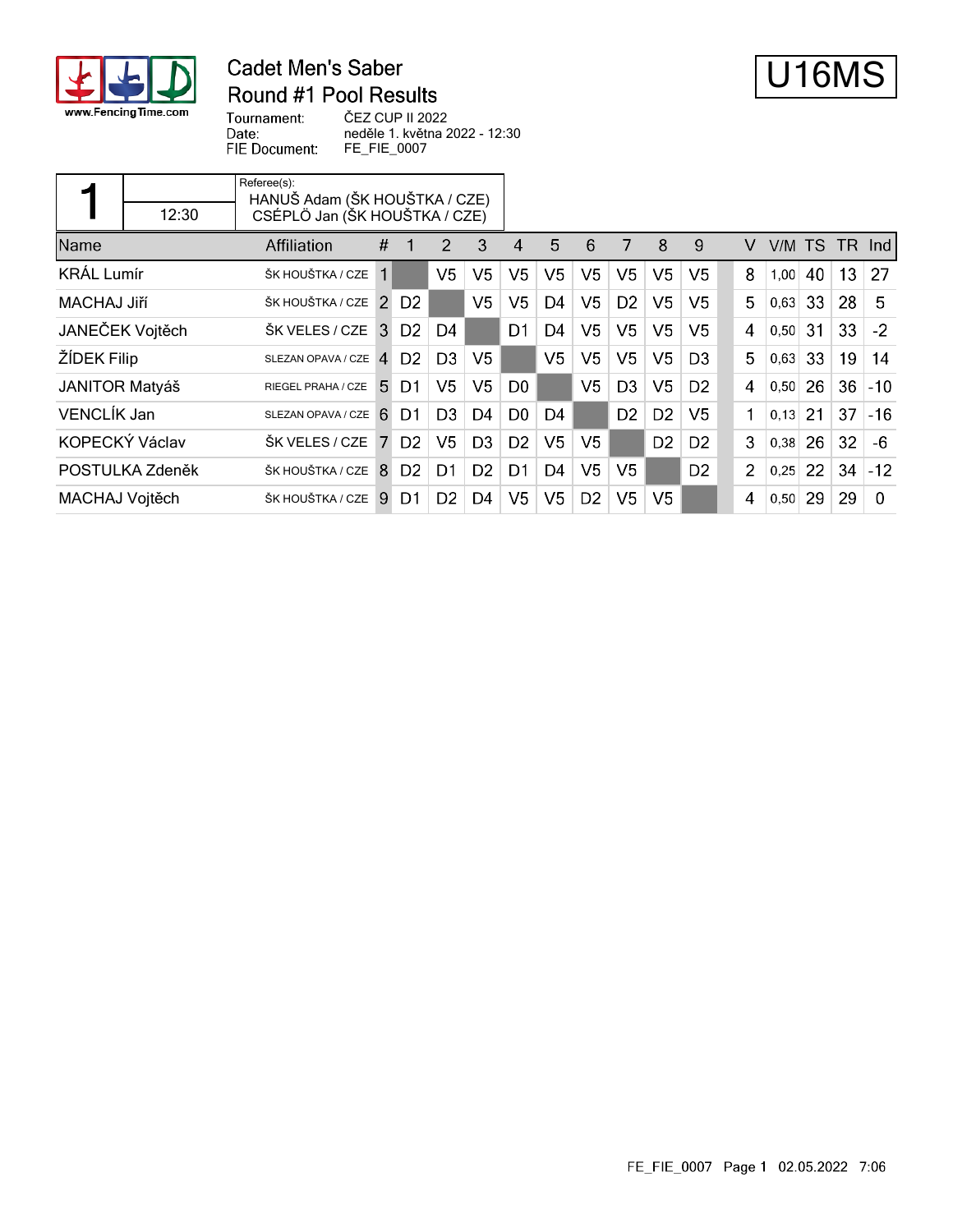

Date:

# **Cadet Men's Saber** Seeding for Round #2 - DE (All Places Fenced)



Tournament: ČEZ CUP II 2022 neděle 1. května 2022 - 12:30 FIE Document: FE\_FIE\_0008

| Seed | Name                   | Club                | Country    | V  | V/M  | lTS.            | <b>TR</b> | lnd   | Notes    |
|------|------------------------|---------------------|------------|----|------|-----------------|-----------|-------|----------|
|      | KRÁL Lumír             | IŠK HOUŠTKA         | <b>CZE</b> | 8  | .00  | 140             | 13        | $+27$ | Advanced |
| 2    | ŽÍDEK Filip            | <b>SLEZAN OPAVA</b> | <b>CZE</b> | 5  | 0.63 | 33              | 19        | $+14$ | Advanced |
| 13   | <b>MACHAJ Jiří</b>     | IŠK HOUŠTKA         | <b>CZE</b> | 15 | 0.63 | 33              | 28        | +5    | Advanced |
| 14   | MACHAJ Voitěch         | IŠK HOUŠTKA         | <b>CZE</b> |    | 0.50 | 29              | 29        |       | Advanced |
| 5    | JANEČEK Vojtěch        | IŠK VELES           | <b>CZE</b> |    | 0.50 | 131             | 33        | -2    | Advanced |
| 6    | JANITOR Matyáš         | <b>RIEGEL PRAHA</b> | <b>CZE</b> |    | 0.50 | 26              | 36        | ⊩10   | Advanced |
|      | KOPECKÝ Václav         | <b>ŠK VELES</b>     | <b>CZE</b> | 3  | 0,38 | 26              | 32        | -6    | Advanced |
| 8    | <b>POSTULKA Zdeněk</b> | IŠK HOUŠTKA         | <b>CZE</b> |    | 0.25 | $\overline{22}$ | 34        | $-12$ | Advanced |
| 19   | VENCLİK Jan            | <b>SLEZAN OPAVA</b> | <b>CZE</b> |    | 0.13 | 21              | 37        | -16   | Advanced |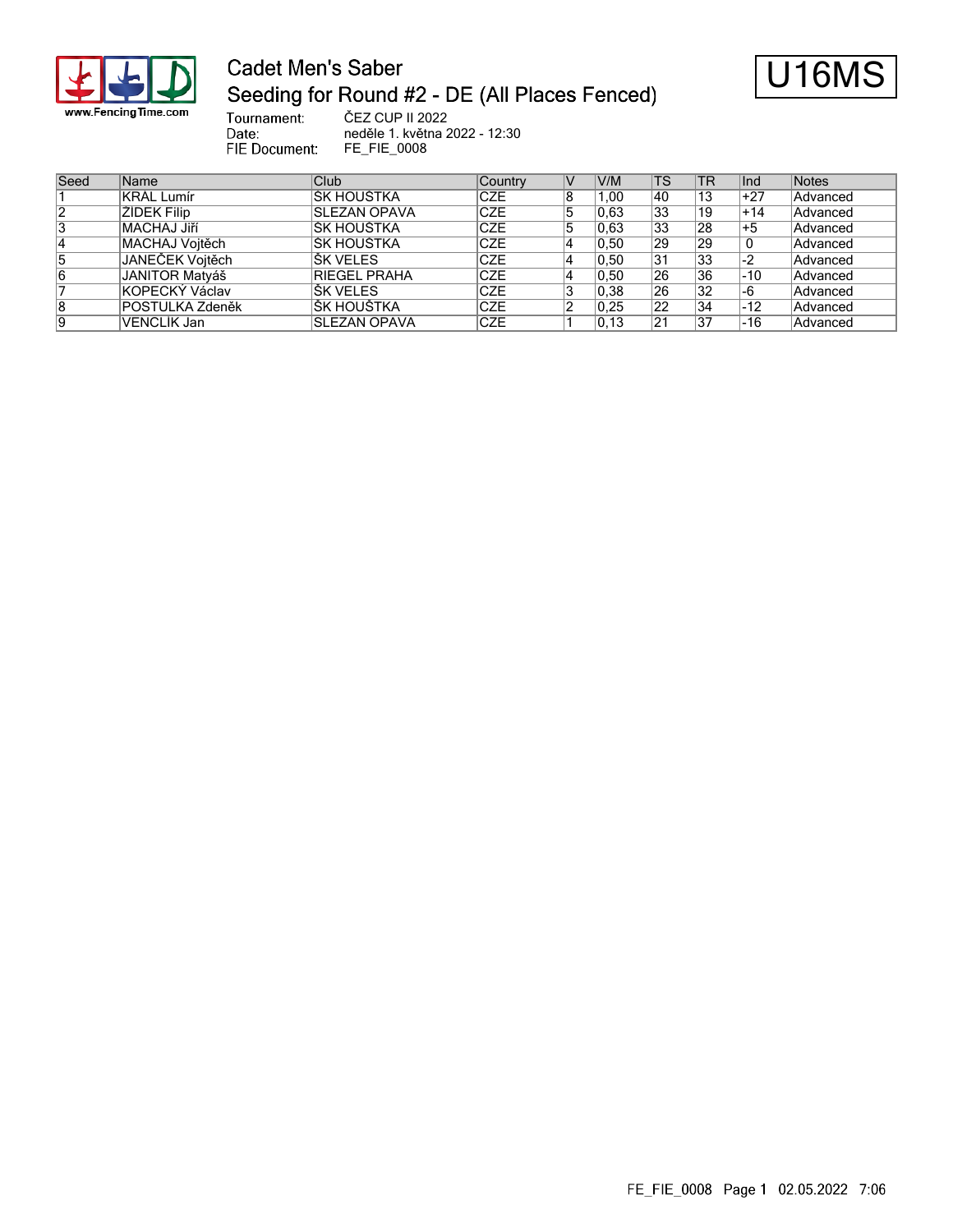#### Cadet Men's Saber - Round #2 - DE (All Places Fenced) (All tables)





Table of 2 (Pl. 7-8)

(8) POSTULKA Zdeněk

ŠK HOUŠTKA / CZE (7) POSTULKA Zdeněk 1 (7) JANITOR Matyáš |15 - 14 Ref: HOSCHNA Jan (CZE) RIEGEL PRAHA / CZE

U16MS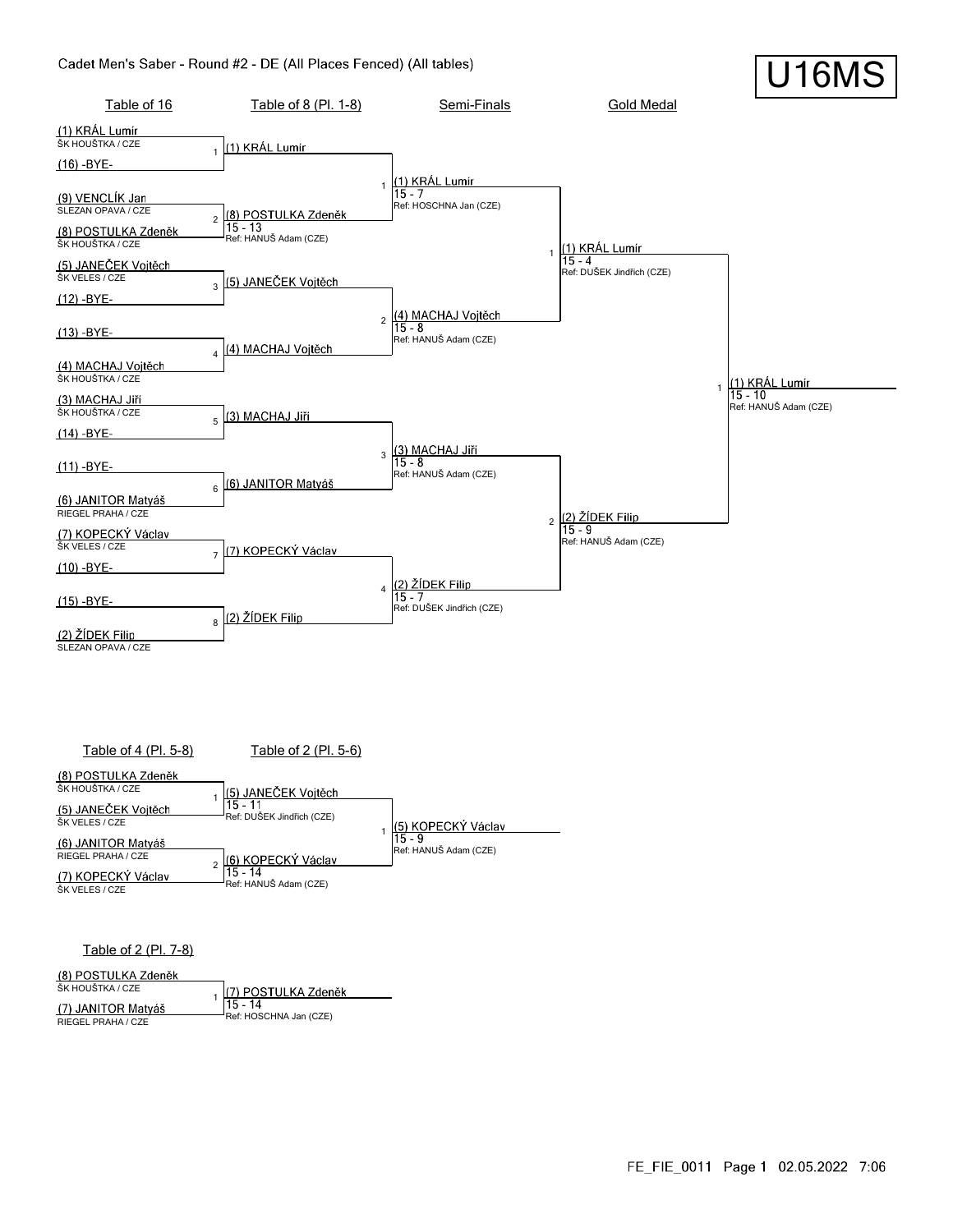### Cadet Men's Saber - Round #2 - DE (All Places Fenced) (All tables)

| Table of 8 (Pl. 9-16)                 | Table of 4 (Pl. 9-12)             | Table of 2 (Pl. 9-10) |                 |
|---------------------------------------|-----------------------------------|-----------------------|-----------------|
| (16) -BYE-                            |                                   |                       |                 |
| (9) VENCLÍK Jan<br>SLEZAN OPAVA / CZE | (9) VENCLÍK Jan<br>$\blacksquare$ | (9) VENCLÍK Jan       |                 |
| $(12) - BYE-$                         |                                   |                       |                 |
| $(13) - BYE-$                         | $2(12) - BYE$                     | $\overline{1}$        | (9) VENCLÍK Jan |
| $(14) - BYE-$                         |                                   |                       |                 |
| $(11) - BYE -$                        | $3(11) - BYE-$                    | (10) - BYE-           |                 |
| $(10) - BYE -$                        | $\mathfrak{p}$                    |                       |                 |
| $(15) - BYE -$                        | $(10) - BYE$ -                    |                       |                 |

U16MS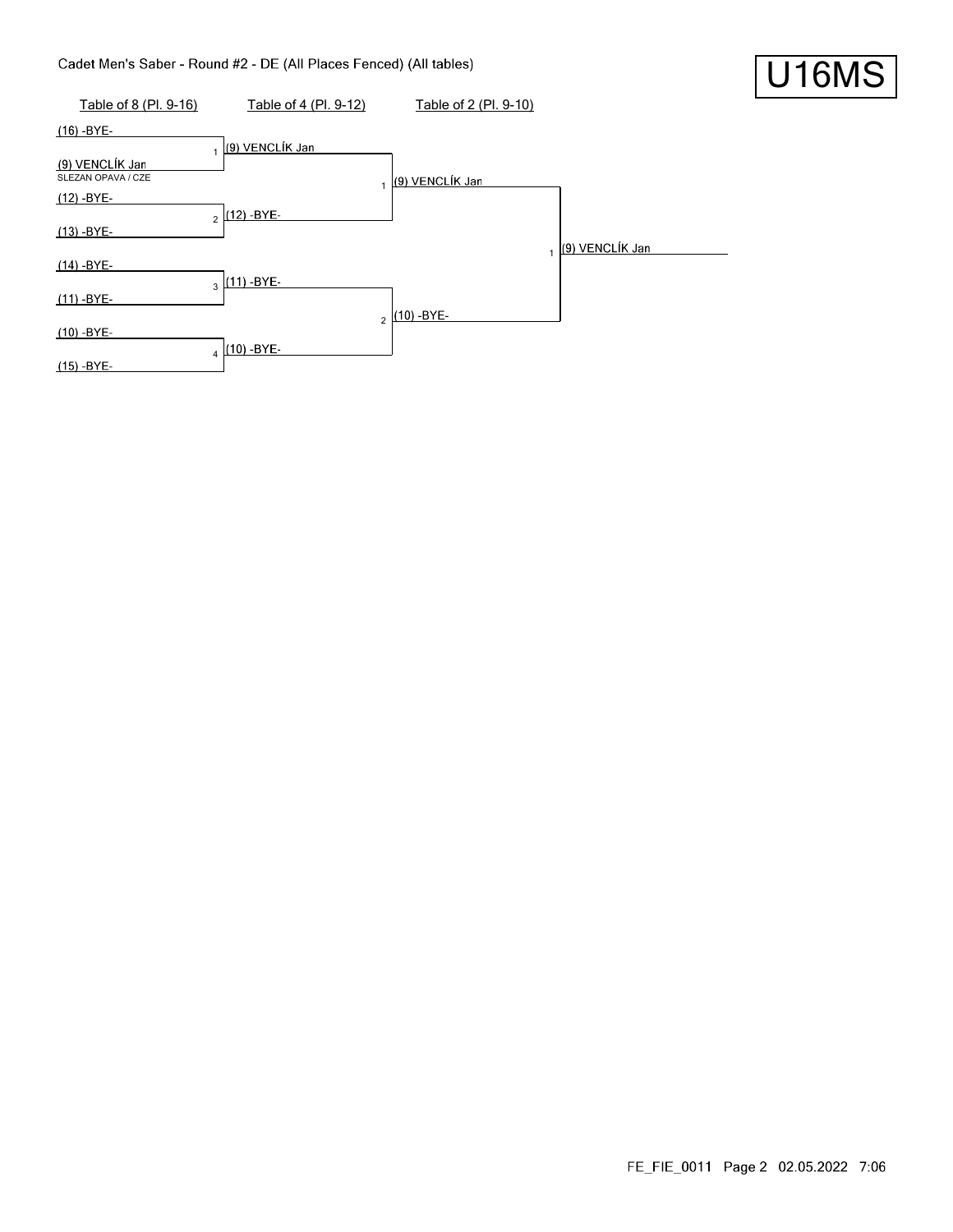

### **Cadet Men's Saber Final Ranking**



Tournament:<br>Date: ČEZ CUP II 2022 neděle 1. května 2022 - 12:30 FIE Document: FE\_FIE\_0012

| Place | Name                  | <b>Clubs</b>        | Country    | Birthdate  |
|-------|-----------------------|---------------------|------------|------------|
|       | <b>KRÁL Lumír</b>     | ŠK HOUŠTKA          | <b>CZE</b> | 05.08.2007 |
| 2     | ŽÍDEK Filip           | <b>SLEZAN OPAVA</b> | <b>CZE</b> | 07.07.2005 |
| 3T    | MACHAJ Jiří           | <b>SK HOUŠTKA</b>   | <b>CZE</b> | 01.07.2009 |
| 3T    | MACHAJ Vojtěch        | IŠK HOUŠTKA         | <b>CZE</b> | 01.07.2009 |
| 5     | KOPECKÝ Václav        | IŠK VELES           | <b>CZE</b> | 11.05.2006 |
| 6     | JANEČEK Vojtěch       | IŠK VELES           | <b>CZE</b> | 22.03.2005 |
|       | POSTULKA Zdeněk       | ŠK HOUŠTKA          | <b>CZE</b> | 03.09.2007 |
| 8     | <b>JANITOR Matyáš</b> | <b>RIEGEL PRAHA</b> | <b>CZE</b> | 29.07.2006 |
| 9     | VENCLÍK Jan           | <b>SLEZAN OPAVA</b> | <b>CZE</b> | 22.09.2008 |